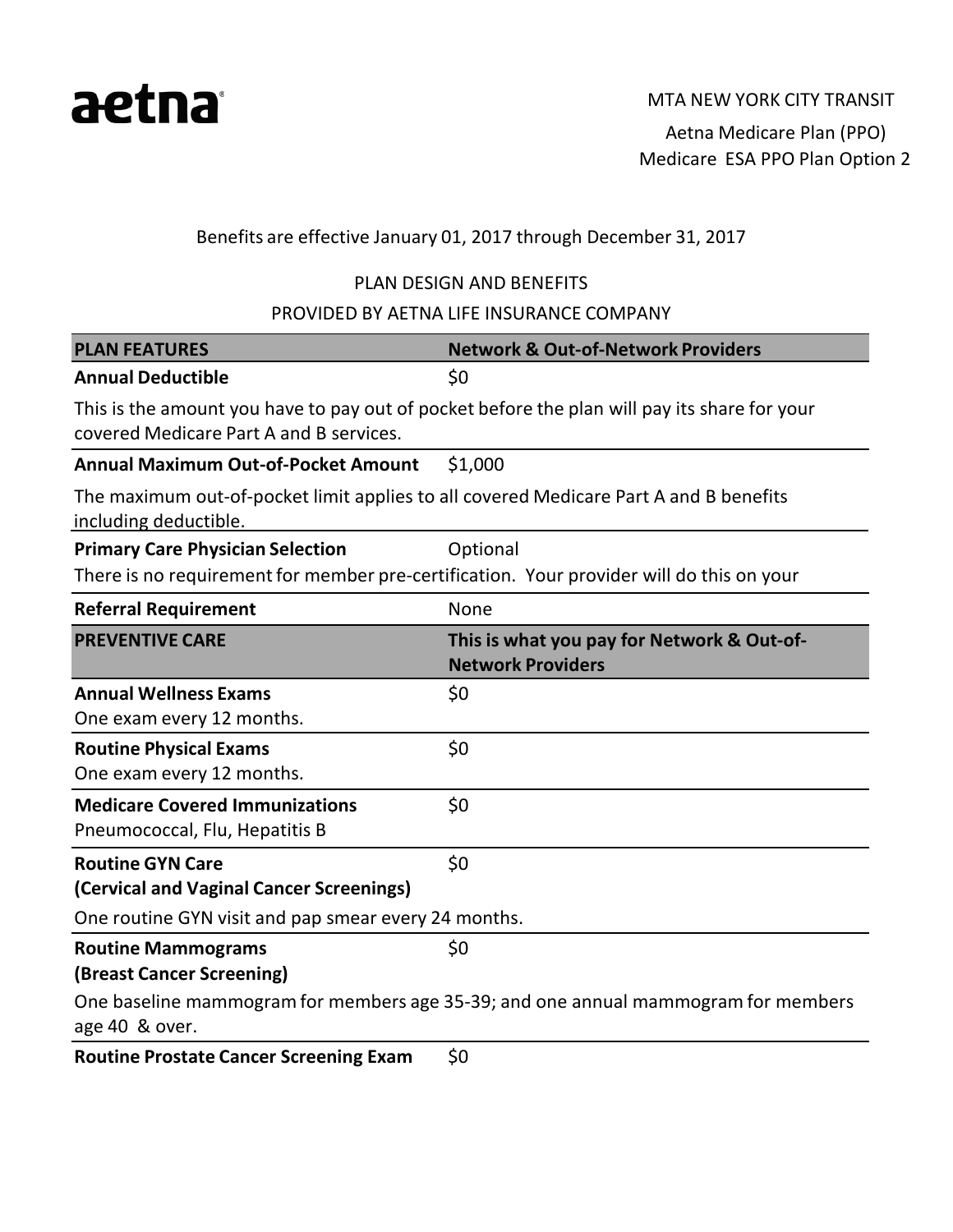# aetna

#### MTA NEW YORK CITY TRANSIT

Aetna Medicare Plan (PPO) Medicare ESA PPO Plan Option 2

For covered males age 50 & over, every 12 months.

| <b>Routine Colorectal Cancer Screening</b>      | \$0                                        |
|-------------------------------------------------|--------------------------------------------|
| For all members age 50 & over.                  |                                            |
|                                                 |                                            |
| <b>Routine Bone Mass Measurement</b>            | \$0                                        |
| <b>Additional Medicare Preventive Services*</b> | \$0                                        |
| <b>Diabetic Eye Exams</b>                       | \$0                                        |
| <b>Routine Eye Exams</b>                        | \$0                                        |
| One annual exam every 12 months.                |                                            |
| <b>Routine Hearing Screening</b>                | \$0                                        |
| One exam every 12 months.                       |                                            |
|                                                 |                                            |
| <b>PHYSICIAN SERVICES</b>                       | This is what you pay for Network & Out-of- |
|                                                 | <b>Network Providers</b>                   |
| <b>Primary Care Physician Visits</b>            | \$0                                        |

Includes services of an internist, general physician, family practitioner for routine care as well as diagnosis and treatment of an illness or injury and in-office surgery.

| <b>Physician Specialist Visits</b>                       | \$5                                                                    |
|----------------------------------------------------------|------------------------------------------------------------------------|
| <b>DIAGNOSTIC PROCEDURES</b>                             | This is what you pay for Network & Out-of-<br><b>Network Providers</b> |
| <b>Outpatient Diagnostic Laboratory</b>                  | \$0                                                                    |
| <b>Outpatient Diagnostic X-ray</b>                       | \$0                                                                    |
| <b>Outpatient Diagnostic Testing</b>                     | \$0                                                                    |
| <b>Outpatient Complex Imaging</b>                        | \$0                                                                    |
|                                                          |                                                                        |
| <b>EMERGENCY MEDICAL CARE</b>                            | This is what you pay for Network & Out-of-<br><b>Network Providers</b> |
| <b>Urgently Needed Care; Worldwide</b>                   | \$50                                                                   |
| <b>Emergency Care; Worldwide</b><br>(waived if admitted) | \$50                                                                   |
| <b>Ambulance Services</b>                                | \$50                                                                   |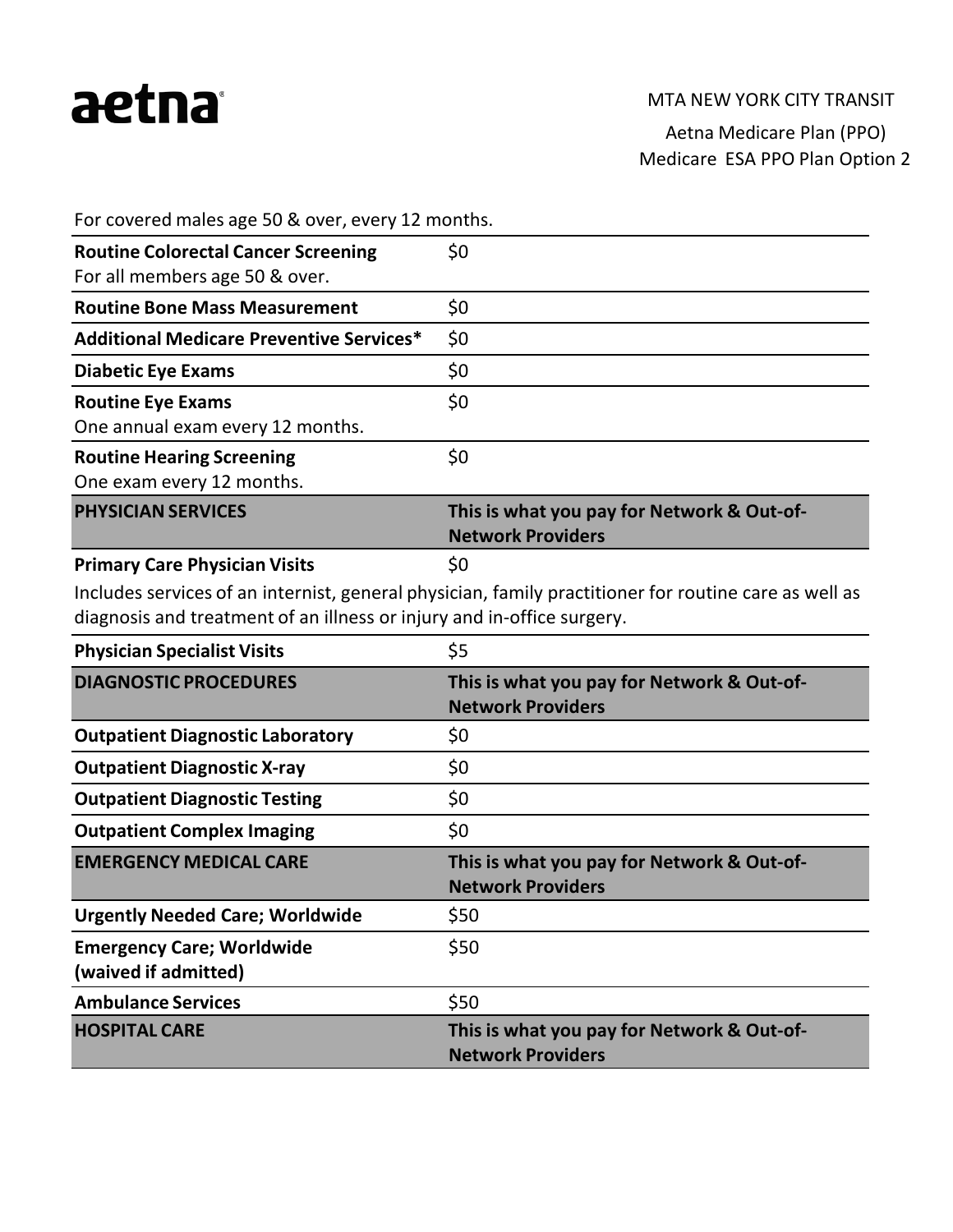

#### MTA NEW YORK CITY TRANSIT

Aetna Medicare Plan (PPO) Medicare ESA PPO Plan Option 2

|  | <b>Inpatient Hospital Care</b> |  |
|--|--------------------------------|--|
|  |                                |  |

\$0 per stay

The member cost sharing applies to covered benefits incurred during a member's inpatient stay.

| <b>Outpatient Surgery</b>           | \$0                                                                    |
|-------------------------------------|------------------------------------------------------------------------|
| <b>MENTAL HEALTH SERVICES</b>       | This is what you pay for Network & Out-of-<br><b>Network Providers</b> |
| <b>Inpatient Mental Health Care</b> | \$0 per stay                                                           |

The member cost sharing applies to covered benefits incurred during a member's inpatient stay.

| <b>Outpatient Mental Health Care</b>               | \$5                                                                                            |
|----------------------------------------------------|------------------------------------------------------------------------------------------------|
| <b>ALCOHOL/DRUG ABUSE SERVICES</b>                 | This is what you pay for Network & Out-of-<br><b>Network Providers</b>                         |
| <b>Inpatient Substance Abuse</b>                   | \$0 per stay                                                                                   |
| (Detox and Rehab)                                  |                                                                                                |
|                                                    | The member cost sharing applies to covered benefits incurred during a member's inpatient stay. |
| <b>Outpatient Substance Abuse</b>                  | \$5                                                                                            |
| (Detox and Rehab)                                  |                                                                                                |
| <b>OTHER SERVICES</b>                              | This is what you pay for Network & Out-of-                                                     |
|                                                    | <b>Network Providers</b>                                                                       |
| <b>Skilled Nursing Facility (SNF) Care</b>         | \$0                                                                                            |
|                                                    |                                                                                                |
| Limited to 100 days per Medicare Benefit Period**. |                                                                                                |
|                                                    | The member cost sharing applies to covered benefits incurred during a member's inpatient stay. |
| <b>Home Health Agency Care</b>                     | \$0                                                                                            |
| <b>Hospice Care</b>                                | Covered by Medicare at a Medicare certified                                                    |
|                                                    | hospice.                                                                                       |
| <b>Outpatient Rehabilitation Services</b>          | \$0                                                                                            |
| (Speech, Physical, and Occupational therapy)       |                                                                                                |
| <b>Cardiac Rehabilitation Services</b>             | \$5                                                                                            |
| <b>Pulmonary Rehabilitation Services</b>           | \$5                                                                                            |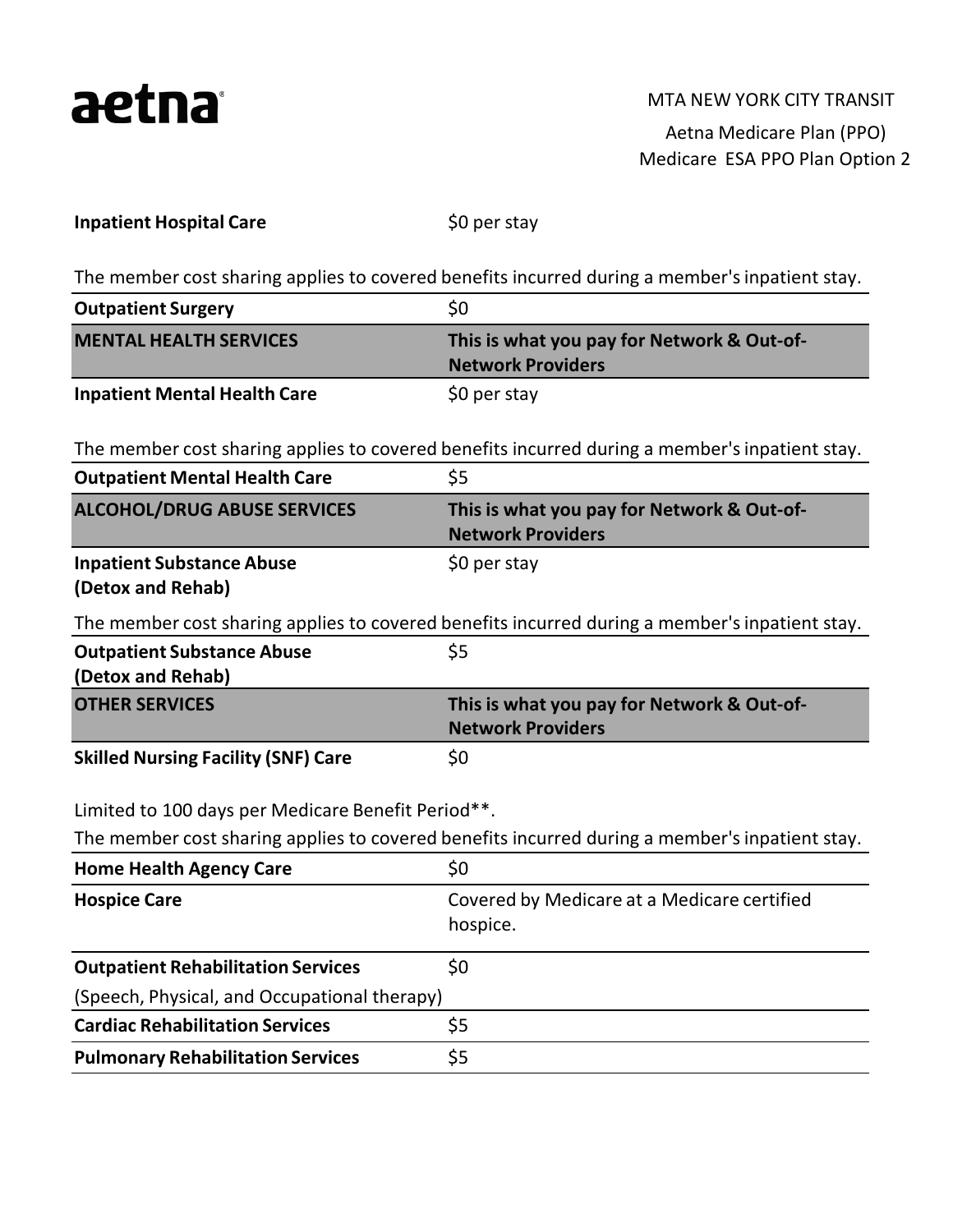# aetna

### MTA NEW YORK CITY TRANSIT

# Aetna Medicare Plan (PPO) Medicare ESA PPO Plan Option 2

| <b>Radiation Therapy</b>                                             | \$0 |                            |  |
|----------------------------------------------------------------------|-----|----------------------------|--|
| <b>Chiropractic Services</b>                                         | \$5 |                            |  |
| Limited to Medicare - covered services for manipulation of the spine |     |                            |  |
| <b>Durable Medical Equipment/ Prosthetic</b>                         | \$0 |                            |  |
| <b>Devices</b>                                                       |     |                            |  |
| <b>Podiatry Services</b>                                             | \$5 |                            |  |
| Limited to Medicare covered benefits only.                           |     |                            |  |
| <b>Diabetic Supplies</b>                                             | \$0 |                            |  |
| Includes supplies to monitor your blood                              |     |                            |  |
| glucose                                                              |     |                            |  |
| <b>Outpatient Dialysis Treatments</b>                                | \$0 |                            |  |
| <b>Medicare Part B Prescription Drugs</b>                            | \$0 |                            |  |
| <b>ADDITIONAL NON-MEDICARE COVERED SERVICES</b>                      |     |                            |  |
| <b>Healthy Lifestyle Coaching</b>                                    |     | Covered                    |  |
| One phone call per week.                                             |     |                            |  |
| <b>Vision Eyewear Reimbursement</b>                                  |     | \$70 once every 24 months  |  |
| <b>Hearing Aid Reimbursement</b>                                     |     | \$500 once every 36 months |  |
| <b>Fitness Benefit</b>                                               |     | <b>Silver Sneakers</b>     |  |
| <b>Compression Stockings</b>                                         | \$0 |                            |  |

\* Additional Medicare preventive servicesinclude:

- Ultrasound screening for abdominal aortic aneurysm (AAA)
- Cardiovascular disease screening
- Diabetes screening tests and diabetes self-management training (DSMT)
- Medical nutrition therapy
- Glaucoma screening
- Screening and behavioral counseling to quit smoking and tobacco use
- Screening and behavioral counseling for alcohol misuse
- Adult depression screening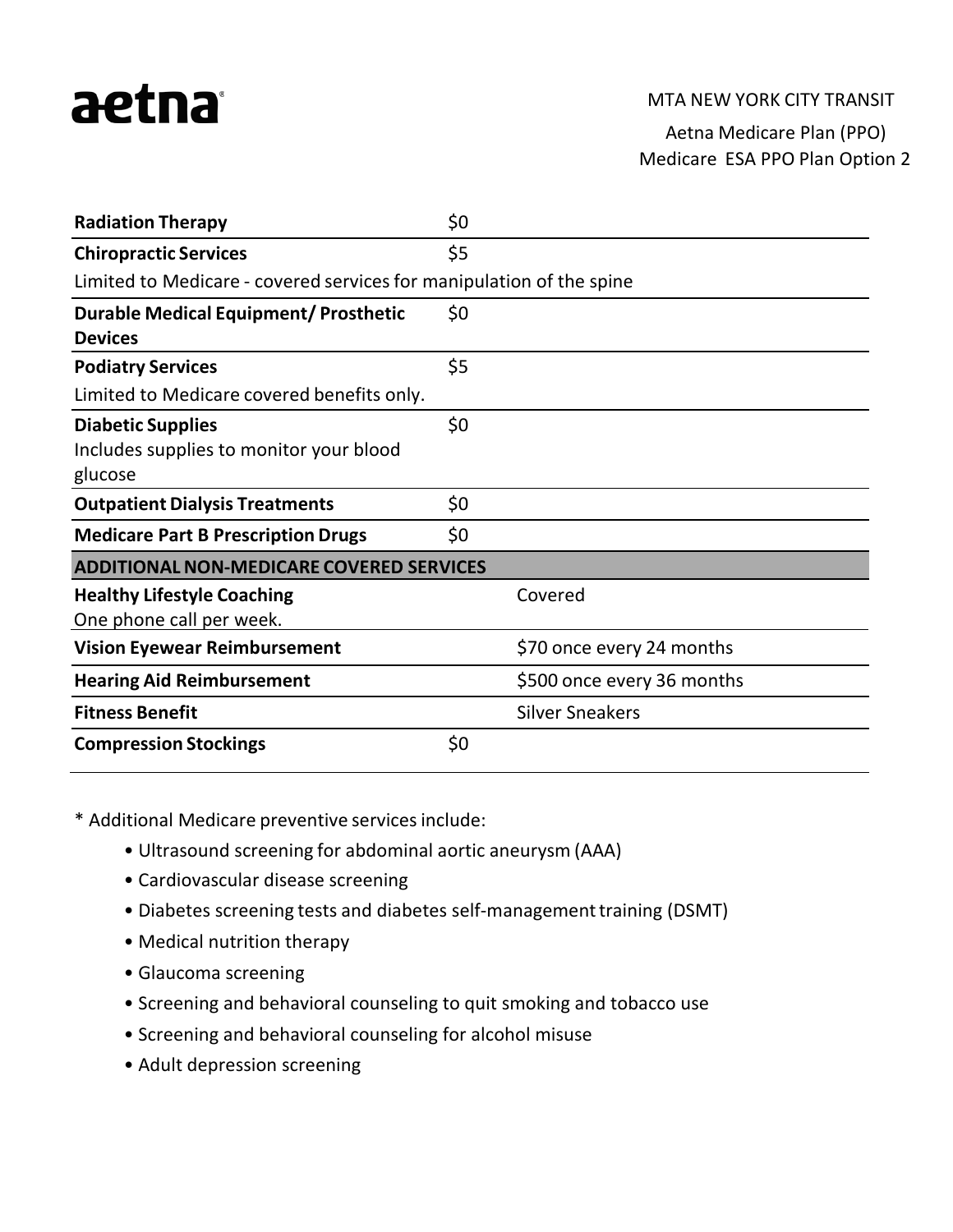# aetna

### MTA NEW YORK CITY TRANSIT

Aetna Medicare Plan (PPO) Medicare ESA PPO Plan Option 2

- Behavioral counseling for and screening to prevent sexually transmitted infections
- Behavioral therapy for obesity
- Behavioral therapy for cardiovascular disease
- Behavioral therapy for HIV screening
- Hepatitis C screening
- Lung cancer screening

\*\*A benefit period begins the day you go into a hospital or skilled nursing facility. The benefit period ends when you haven't received any inpatient hospital care (or skilled care in a SNF) for 60 days in a row. If you go into a hospital or a skilled nursing facility after one benefit period has ended, a new benefit period begins. There is no limit to the number of benefit periods.

# **Not all ESA Plans are available in all areas**

**Aetna Medicare is a PDP, HMO, PPO plan with a Medicare contract. Our SNPs also have contracts with State Medicaid programs. Enrollmentin our plans depends on contract renewal.**

**This information is not a complete description of benefits. Contact the plan for more information. Limitations, copayments, and restrictions may apply. Benefits, pharmacy network, provider network, premium and/or co-payments/co-insurance may change on January 1 of each year.**

# **Plans are offered by Aetna Health Inc., Aetna Health of California Inc., and/or Aetna Life Insurance Company (Aetna).**

You must be entitled to Medicare Part A and continue to pay your Part B premium and Part A, if applicable.

Participating physicians, hospitals and other health care providers are independent contractors and are neither agents nor employees of Aetna. Aetna is not a provider of health care services and, therefore, cannot guarantee any results or outcomes. Provider participation may change without notice. The availability of any particular provider cannot be guaranteed, and provider network composition is subject to change. For more information about Aetna plans, go to **[www.aetna.com](http://www.aetna.com/)**.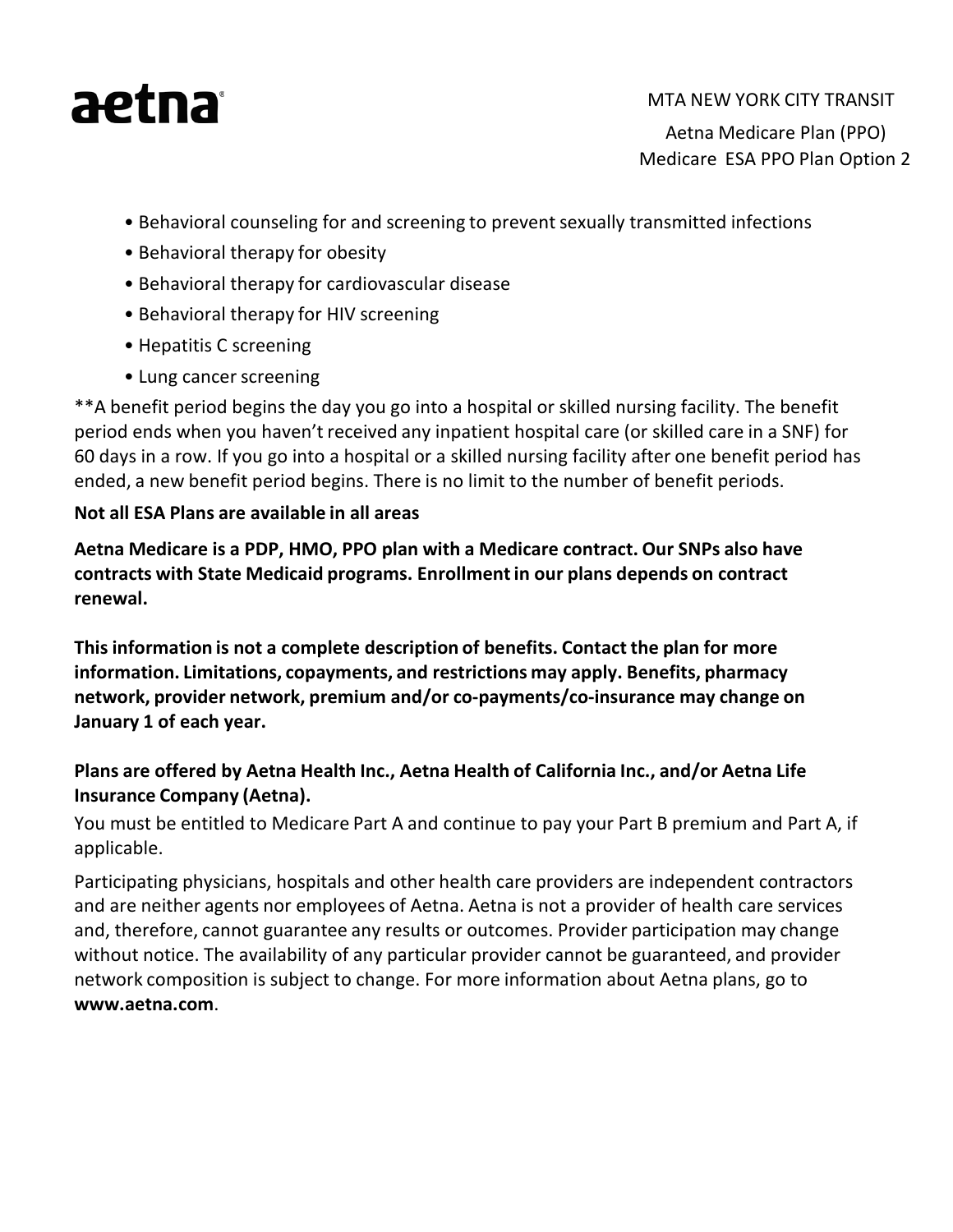

#### MTA NEW YORK CITY TRANSIT

Aetna Medicare Plan (PPO) Medicare ESA PPO Plan Option 2

See Evidence of Coverage for a complete description of benefits, exclusions, limitations and conditions of coverage. Plan features and availability may vary by location.

Aetna receives rebates from drug manufacturers that may be taken into account in determining Aetna's preferred drug list. Rebates do not reduce the amount a member pays the pharmacy for covered prescriptions. Pharmacy participation is subject to change.

Participating physicians, hospitals and other health care providers are independent contractors and are neither agents nor employees of Aetna. The availability of any particular provider cannot be guaranteed, and provider network composition is subject to change.

The pharmacy network and provider network may change at any time. You will receive notice when necessary.

In case of emergency, you should call 911 or the local emergency hotline. Or you should go directly to an emergency care facility.

The following is a partial list of what isn't covered or limits to coverage under this plan:

- Services that are not medically necessary unless the service is covered by Original Medicare or otherwise noted in your Evidence of Coverage
- Plastic or cosmetic surgery unless it is covered by Original Medicare
- Custodial care
- Experimental procedures or treatments that Original Medicare doesn't cover
- Outpatient prescription drugs unless covered under Original Medicare Part B

If there is a difference between this document and the Evidence of Coverage (EOC), the EOC is considered correct.

Information is believed to be accurate as of the production date; however, it is subject to change. For more information about Aetna [plans, go to www.aetna.com.](http://www.aetna.com/)

### **\*\*\*Thisis the end of this plan benefitsummary\*\*\***

**©2016 Aetna Inc.**